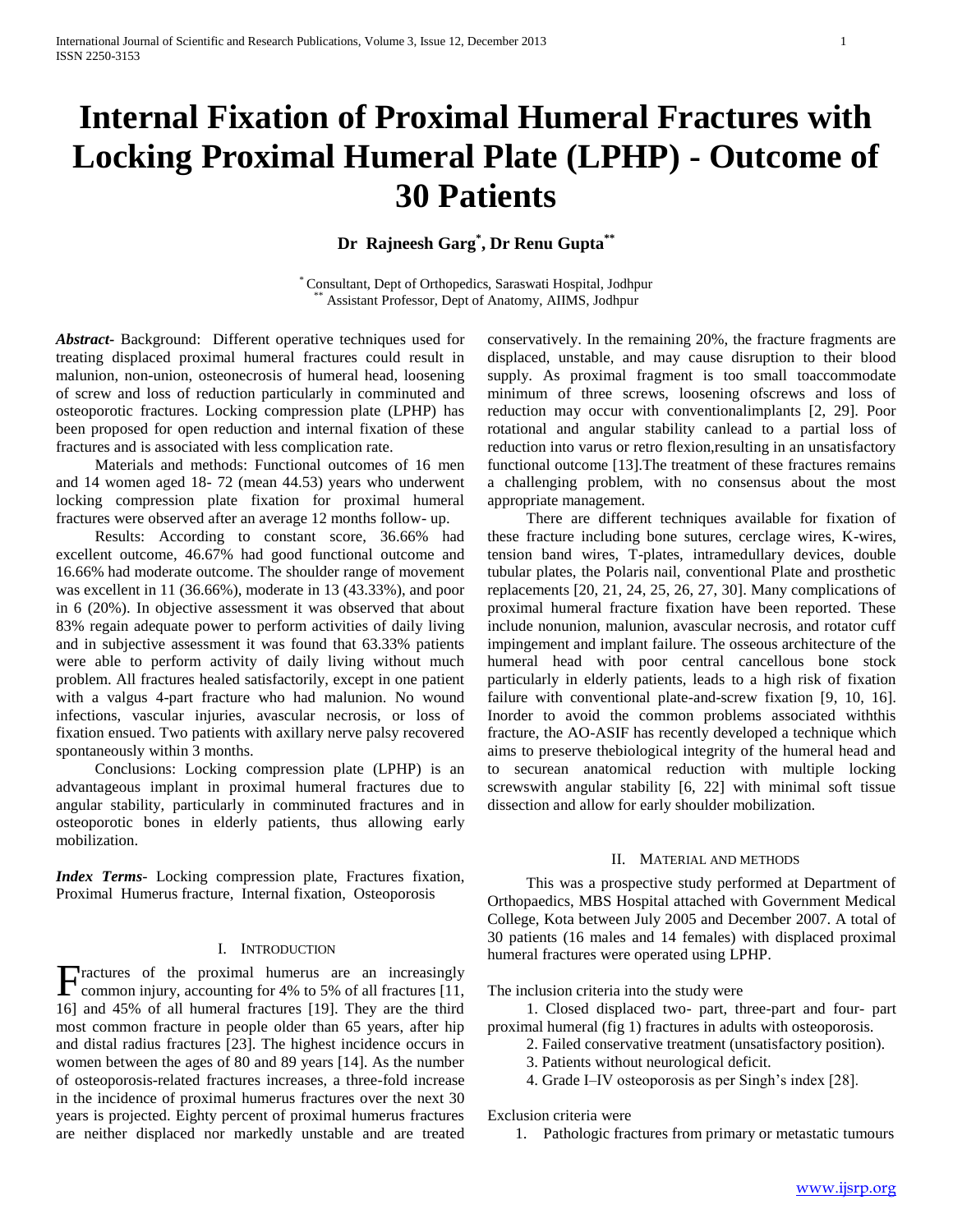International Journal of Scientific and Research Publications, Volume 3, Issue 12, December 2013 2 ISSN 2250-3153

2. Age under 18 years. There were 39 patients meeting our inclusion and exclusion criteria. Four patients were lost to follow-up and 5 died leaving 30 patients (table I).

| Age       | No. of patients |                | %     |
|-----------|-----------------|----------------|-------|
|           | Male            | Female         |       |
| $18 - 20$ | 2               | $\overline{0}$ | 6.66  |
| $21 - 30$ | 4               | 4              | 26.66 |
| $31 - 40$ | 3               | 1              | 13.33 |
| $41 - 50$ | 3               | 3              | 20    |
| $51 - 60$ | 3               | $\overline{2}$ | 16.66 |
| $61 - 70$ |                 | 3              | 13.33 |
| >70       |                 | 1              | 3.33  |

#### *Table 1: Age and Sex distribution of cases*

 All patients were followed up for a minimum of 12 months. All proximal humeral fractures met the indications for the operative treatment outlined by Neer  $[18]$  i.e. an angulation of articular surface of more than 45, a displacement between the major fracture segments more than 1 cm, or a fracture with valgus impaction [8]. Mean age was 44.53 years (range 18– 72 years). Using plain radiographs, all fractures were classified according to Neer classification (fig 1).



**Fig 1: Roentgenogram of 47 years old female showing 4- part fracture in proximal end of humerus**

 Antero-posterior radiographs of pelvis including both hips were assessed for grading osteoporosis. According to Neer's classification, 18 fractures were 2- part and 9 fractures were 3 part and 3 fractures were 4- part. The causes of injury were motor vehicle accidents (16), falls (13) and other like epileptic fits  $(1)$ .

 All patients received a prophylactic dose of 1.5gm cefuroxime intravenously preoperatively. The operation was

done in supine position with small sand bag under shoulder, under general anaesthesia. Fracture was exposed through deltopectoral approach. Fracture fragments were reduced without stripping periosteum to maximum possible achievable anatomical position and reduction was held with Kirschner wires. Reduction was checked under image intensifier. Definitive fixation with locking proximal humeral plate was done with plate positioned lateral to bicipital groove sparing tendon of long head of biceps. The plate was placed at least 1 cm distal to the upper end of eater tubercle. Plate was fixed with screw at longitudinal  $r$  mamic hole (fig 2).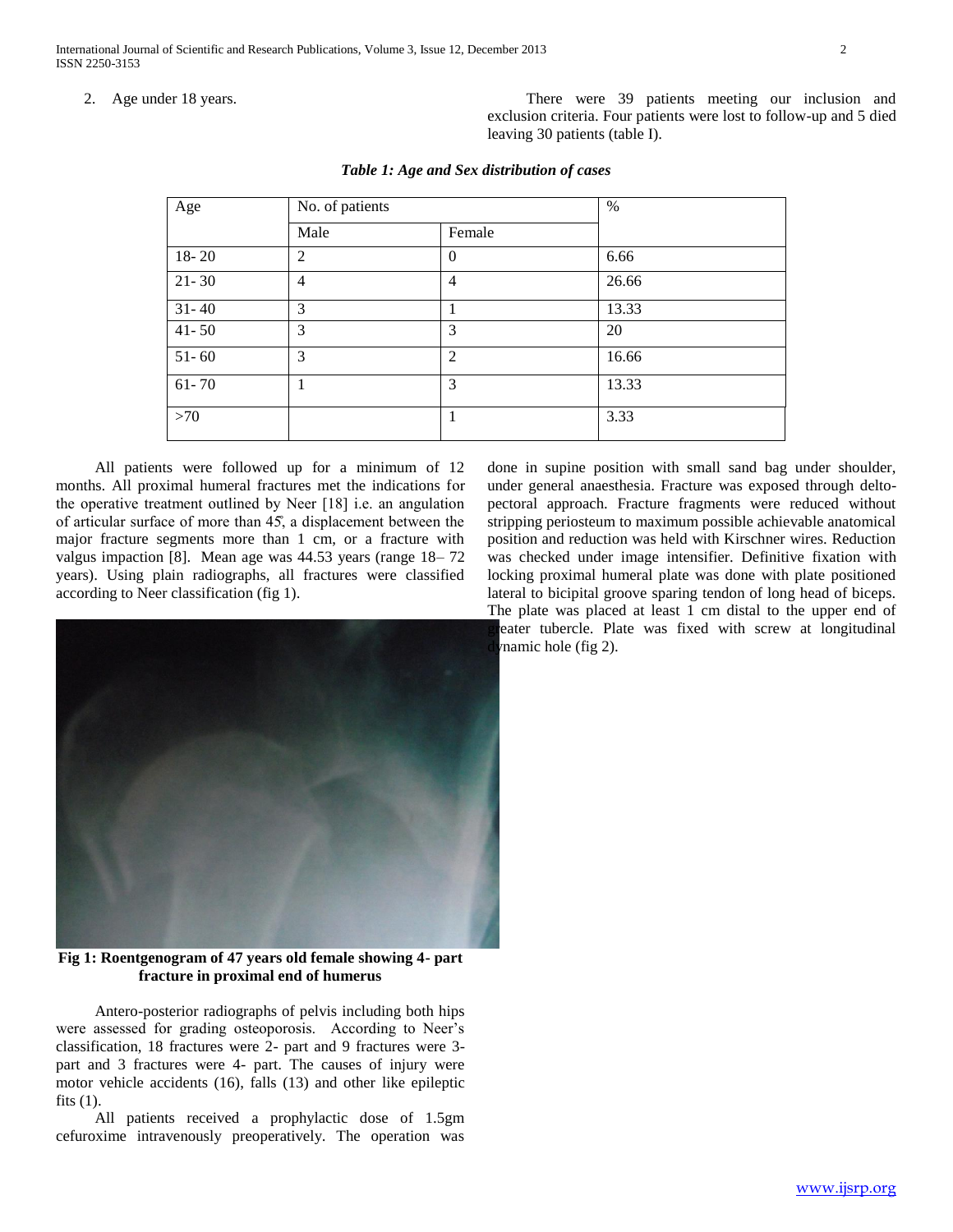

**Fig 2: Anteroposterior and lateral radiographs of same person in which the humerus fracture was stabilised with the LPH plate.**

 After achieving near anatomical reduction, multidirectional screws were used to fix proximal fragments. Meticulous repairs of the rotator cuff, capsule and subscapularis muscle tears/avulsions were carried out, if found pre-operatively. Lesser tuberosity was fixed with a separate screw/wire if found avulsed.

Range of motion of shoulder was checked on the table for impingement. Wound was closed under negative suction, which was removed after 24-48 hours depend on the drainage.

The patient were followed up at  $5<sup>th</sup>$  day for dress check, 12-15<sup>th</sup> days for stich removal, then monthly for 6 months, and then at 12 months for final evaluation. Standard anteroposterior and axillary radiographs were obtained and evaluated for bony healing, nonunion, malunion, loosening of implant, loss of reduction and avascular necrosis of head of humerus. Comparing the immediate postoperative radiographs and those taken at the time of the final assessment assessed loss of reduction. Assessment and analysis of any complications including axillary nerve injury and impingement due to plate was done. Functional outcome was assessed according to Constant–Murley score [3].The Constant– Murley score was graded as poor (0–55 points), moderate (56– 70), good (71–85), or excellent (86–100).

# III. ETHICAL CONSIDERATIONS

 Informed consent was taken from the patients prior to operation and for the inclusion to the study. The study was performed according to the Declaration of Helsinki, and the Institutional Ethical Board approved it.

# IV. RESULTS

 In present study, motor vehicle accident accounted for majority of fractures i.e. in 53.33 % patients, fall in 43.33% patients and other like epileptic fit accounted for 3.33% patients. Five cases also had associated injuries like 2 cases had fracture shaft femur, 1 had fracture shaft femur and fracture of both bone forearm, and one case had fracture calcaneum. Maximum no of patients (90 %) were operated with in first two weeks of injury. Patients were followed up for 12 months. All fractures healed in satisfactory position, except in one patient with a valgus 4-part fracture who had malunion. The humeral head was in a valgus and anteverted position, with the lesser tuberosity displaced internally and the greater tuberosity displaced superiorly. No wound infections, vascular injuries, avascular necrosis, or loss of fixation were noted. Two patients with axillary nerve palsy recovered spontaneously within 3 months. According to constant score, 36.66% had excellent outcome (fig 3), 46.67% had good functional outcome and 16.66% had moderate outcome.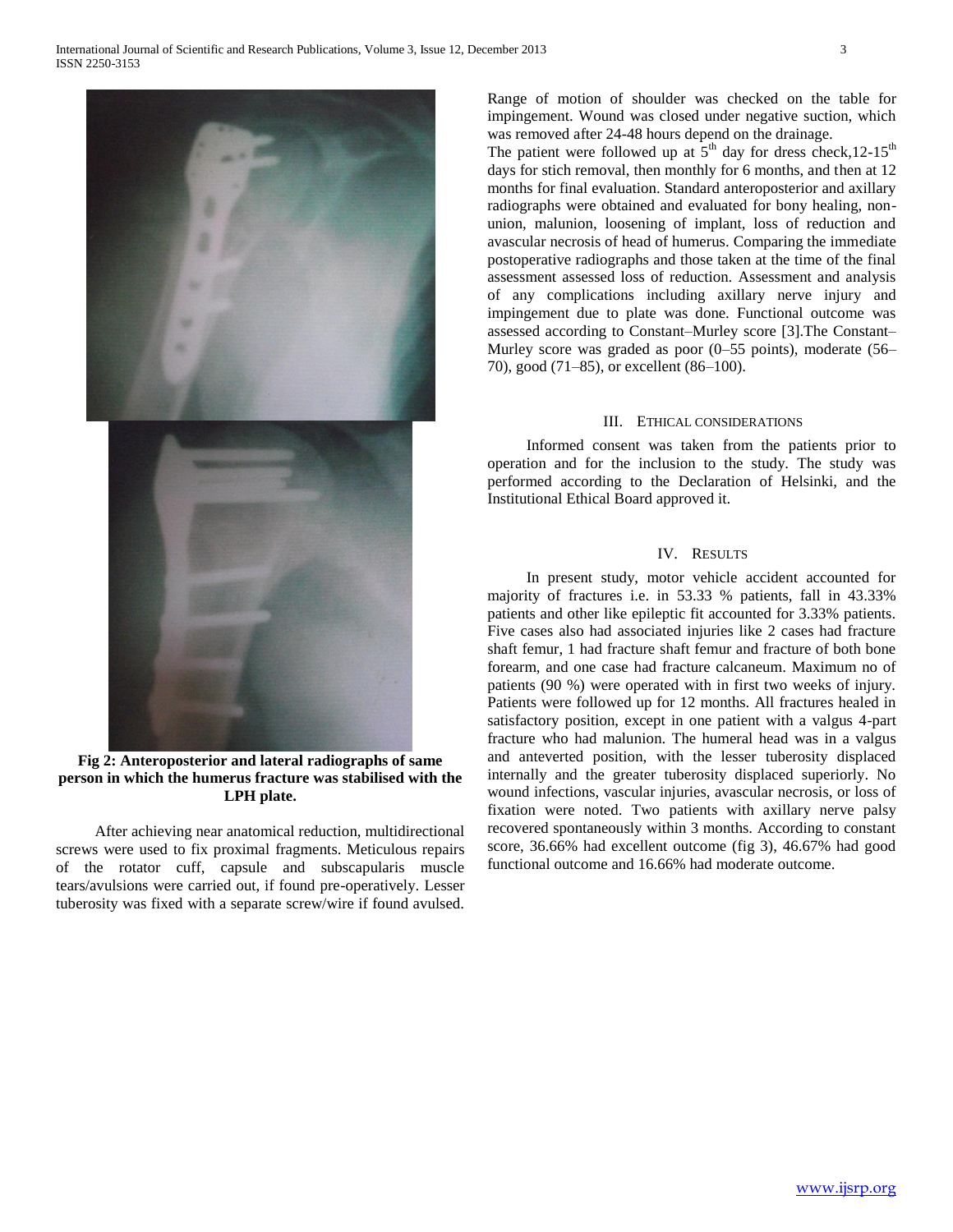

**Fig 3: final functional result of same woman showing excellent results**

 All fractures united with an average union time of 18 (16– 23) weeks. The shoulder range of movement was excellent in 11 (36.66%), moderate in 13 (43.33%), and poor in 6 (20%). In objective assessment it was observed that about 83% regain adequate power to perform activities of daily living and in subjective assessment it was found that 63.33% patients were able to perform activity of daily living without much problem.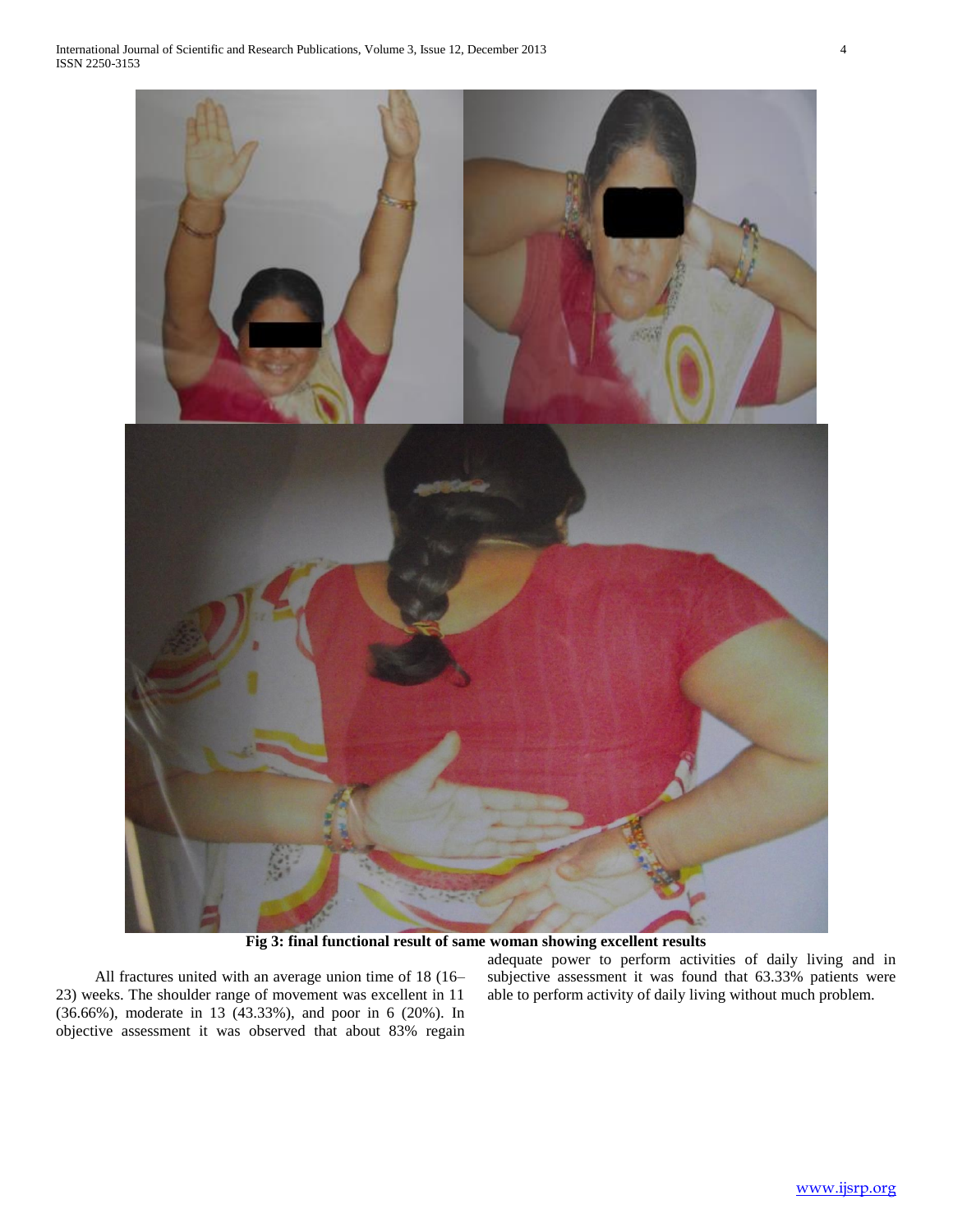| Follow up | All $(n=30)$ | Constant score according to fracture type |                 |                 |  |
|-----------|--------------|-------------------------------------------|-----------------|-----------------|--|
|           |              | 2- part ( $n=18$ )                        | 3- part $(n=9)$ | 4- part $(n=3)$ |  |
| 3 months  | $69(60-80)$  | 72 (60-80)                                | $66(61-78)$     | $62(58-75)$     |  |
| 6 months  | $75(60-86)$  | 78 (67-86)                                | 73 (60-84)      | 68 $(62 - 78)$  |  |
| 12 months | $80(66-92)$  | 83 (71-92)                                | 78 (66-88)      | 73 (60-84)      |  |

| Table 2: Functional outcome in different fracture types, presented as mean and range of the Constant score at 3, 6 and 12 months |
|----------------------------------------------------------------------------------------------------------------------------------|
| follow-up                                                                                                                        |

 Tables 2and 3show functional outcome presented as Constant–Murley score at final follow-up according to fracture type and grades of osteoporosis, respectively. Mean Constant– Murley score was 80 points at one-year follow-up. When the results were related to fracture classification, two-part fractures had the higher average Constant–Murley score (83 points, range 71–92 points) as compared to three-part fractures (78 points, range 66–88 points) and four- part fracture (73 points, range 6084). When the results were related to grades of osteoporosis, grade IV osteoporotic fractures had highest average Constant– Murley score (83 points, range 78–88 points), followed by grade III osteoporotic fractures (80 points, range 71–92 points), followed by grade II osteoporotic fractures (78 points, range 66– 88 points). Patients in the younger age group had better outcomes than those in the older age group.

*Table 3: Functional outcome in different grades of osteoporosis presented as mean and range of the Constant score at 3, 6 and 12 months follow-up*

| Follow up | Constant score according to grades of osteoporosis |              |             |  |
|-----------|----------------------------------------------------|--------------|-------------|--|
|           | II $(n=8)$                                         | III $(n=12)$ | IV $(n=10)$ |  |
| 3 months  | $65(55-76)$                                        | $68(60-80)$  | $73(66-80)$ |  |
| 6 months  | $72(60-82)$                                        | $75(67-86)$  | 78 (68-86)  |  |
| 12 months | 78 (66-88)                                         | $80(71-92)$  | $83(78-88)$ |  |

# V. DISCUSSION

 Displaced proximal humeral fractures in elderly patients pose a challenge to treatment when associated with osteoporosis and comminution [12]. Poor bone quality makes screw purchase and fixation less secure [2, 29]. The decreased healing capacity in osteoporosis is reflected in a dramatic increase in the rate of failure of implant fixation [8, 12]. In present study, LPHP has shown encouraging results in displaced proximal humeral

fractures in osteoporotic bones. Sound union was achieved in all patients except one. No revision surgery was performed in our study due to implant failure. LPHP was associated with significant lower risk of screw loosening and secondary loss of reduction as compared to conventional plates in the present series. LPHP offers the advantage of locking head screws, which enter the humeral head at various angles in order to maximise purchase [12]. Fracture in a poor position is associated with poor functional results [7, 13]. Insufficient fixation of the screws may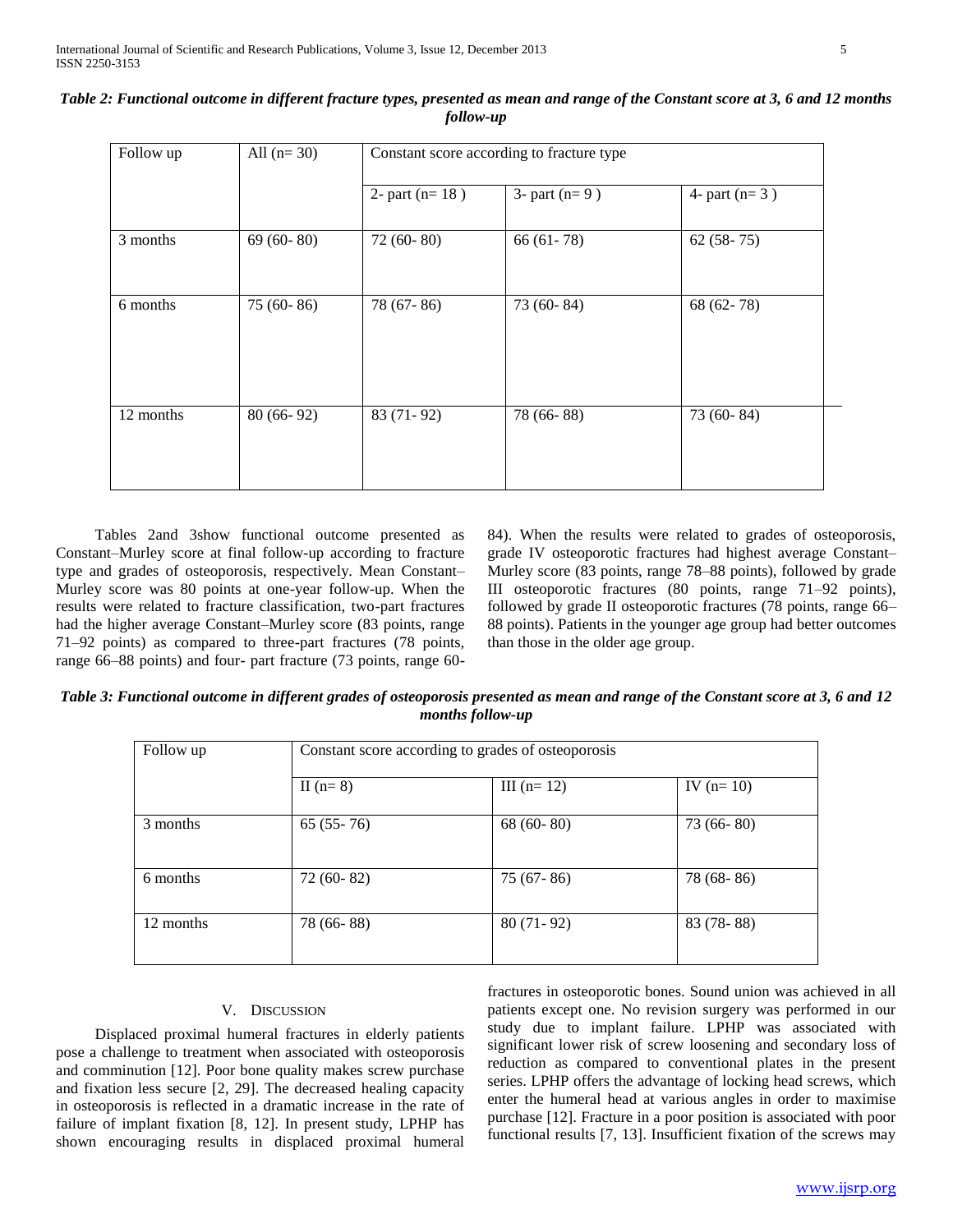cause partial loss of reduction with secondary displacement of the humeral head into varus position leading to unsatisfactory result. Whereas, a higher rate (12%) of varusmalunion was observed in conventional plate osteosynthesis [13]. We did not have any secondary varus deformity. Primary malunion can be prevented if fracture is fixed in near anatomical position at the time of fixation. We feel that near anatomical reduction must be achieved before applying multidirectional screws, as plate does not help in reduction of proximal fragments. Rather it fixes the proximal fragments wherever they are. With varusmalalignment, the plate must not be positioned too far cranially; otherwise there could be subacromial impingement. Meier et al. [17] did not recommend internal fixation with angled blade plate in unstable proximal humerus fractures due to high rate of complications (33%) including protrusion of blade into glenohumaral articulation (22%). Several authors showed satisfactory results with implants providing an angular stability  $[1, 5, 11, 15]$ . Avascular necrosis of humerus has been reported to be 4–5% in other series [1, 15]. Only AO/ASIF type-C fracture or Neer's 4part fracture had this complication. Our results are comparable with other series using implants providing an angular stability with respect to union, varusmalunion [1, 15]. This suggests that LPHP is associated with satisfactory results in both osteoporotic and non-osteoporotic fractures of proximal humerus. Although small no of patients in our series is a limitation, higher rate of secondary loss of reduction (12.5%) was observed in fractures with severe osteoporosis (Singh index grade II) as compared to fractures with mild osteoporosis (0%) (Singh index grade IV). This suggests that there is need for further improvement in management of osteoporotic proximal humeral fractures. The goal of surgical therapy is to obtain fracture reduction and stable fixation to enable immediate functional after treatment without the need for postoperative immobilization [13]. The LPHP demonstrated superior biomechanical characteristics compared with the proximal humeral nail [4]. Additional holes in the plate allow tension band fixation of the rotator cuff [1, 12]. Stable construct allows early mobilization and satisfactory functional outcome. Use of LCP is recommended in elderly patients with osteoporotic bone [1]. We are also of this view as elderly patients could attain an activity level that was sufficient to satisfy their needs regarding independent daily living. But, as expected, the mean Constant–Murley [3] score declined with increasing age. It is because after achieving a satisfactory functional result with a good range of motion, elderly patients usually discontinue exercise at home and often lose range of motion. Previous study had poor outcome in elderly patients. With the experience of both techniques, we have found locking proximal humeral plate an advantageous implant in communited 2-part fractures, 3-part fractures and 4- part fracture with osteoporosis in elderly patients. Fixed angular stability and meticulous rotator cuff repair leads to early mobilization and satisfactory functional outcome.

 **Conflict of interest statement**: No financial grants have been received for the study. No other people or organization is associated with the study to influence the work.

#### **REFERENCES**

- [1] Bjorkenheim JM, Pajarinen J, Savolainen V (2004) Internal fixation of proximal humeral fractures with a locking compression plate. A retrospective evaluation fo 72 patients followed for a minimum of 1 year. ActaOrthopScand 75:741–745
- [2] Cofield RH (1988) Comminuted fractures of the proximal humerus. ClinOrthop 230:49–57.
- [3] Constant CR, Murley AH (1987) A clinical method of functional assessment of the shoulder. ClinOrthop 214:160–4
- [4] Edwards SL, Wilson NA, Zhang L, Flores S, Merk BR (2006) Two-part surgical neck fractures of the proximal part of the humerus. J Bone Joint Surg 88A:2258–64
- [5] Fankhauser F, Boldin C, Schippinger G, Haunschmid C, Szyszkowitz R (2005) A new locking plate for unstable fractures of the proximal humerus. ClinOrthopRelat Res 430:176–181
- [6] Frigg R: Development of the Locking Compression Plate. Injury 2003;34 (Suppl 2):6-10.
- [7] Gerber C, Werner CM, Vienne P (2004) Internal fixation of complex fractures of the proximal humerus. J Bone Joint Surg 86B:848–55
- [8] Giannoudis PV, Schneider E (2006) Principles of fixation of osteoporotic fractures. J Bone Joint Surg 88B:1272–8
- [9] Hall MC, Rosser M. The structure of the upper end of the humerus with reference to osteoporotic changes in senescence leading to fractures. *Can Med Assoc J* 1963 ; 88 : 290-294.
- [10] Hawkins RJ, Bell RH, Gurr K. The three-part fracture of the proximal part of the humerus. Operative treatment. *J Bone Joint Surg*1986 ; 68-A : 1410- 1414.
- [11] Helmy N, Hintermann B. New trends in the treatment of proximal humerus fractures. *ClinOrthopRelat Res*. 2006; 442:100-108.
- [12] Hertel R (2005) Fractures of the proximal humerus in osteoporotic bone. OsteoporosInt 16(Suppl 2):S65–S72
- [13] Hessmann M, Baumgaertel F, Gehling H, Klingelhoeffer I, Goetzen L (1999) Plate fixation of proximal humeral fractures with indirect reduction: Surgical technique and results utilizing three shoulder scores. Injury 30:453–462
- [14] Kannus P, Palvanen M, Niemi S, Parkkari J, Järvinen M, Vuori I. Osteoporotic fractures of the proximal humerus in elderly Finnish persons: sharp increase in 1970-1998 and alarming projections for the new millennium. *ActaOrthop Scand*. 2000; 71(5):465- 470.
- [15] Kaukakis A, Apostolou CD, Taneja T, Korres DS, Amini A (2006) Fixation of proximal humerus fractures using the PHILLOS Plate. Early experience ClinOrthop 442:115–20
- [16] Kristiansen B, Barfod G, Bredesen J, et al. Epidemiology of proximal humeral fractures. *ActaOrthop Scand*. 1987; 58(1):75-77.
- [17] Meier RA, Messmer P, Regazzoni P, Rothfischer W, Gross T (2006) Unexpected high complication rate following internal fixation of unstable proximal humerus fractures with an angled blade plate. J Orthop Trauma 20(4):253–60
- [18] Neer CS (1970) Displaced proximal humeral fractures-II. Treatment of three-part and four-part displacement. J Bone Joint Surg 52A:1090–1103
- [19] Palvanen M, Kannus P, Niemi S, Parkkari J. Update in the epidemiology of proximal humeral fractures. *ClinOrthopRelat Res*. 2006 442:87-92.
- [20] Park MC, Murthi AM, Bigliani LU. Two-part and threepart fractures of the proximal humerus treated with suture fixation. *J Orthop Trauma* 2003 ; 17 : 319-325
- [21] Rajasekhar C, Ray PS, Bhamra MS. Fixation of proximal humeral fractures with the Polaris nail. *J ShoulderElbow Surg*2001 ; 10 : 7-10.
- [22] Ring D, Jupiter JB: Internal fixation of the humerus with locking compression plates. Techniques in Shoulder and Elbow Surg 2003;4(3):169-171.
- [23] Robinson BC, Athwal GS, Sanchez-Sotelo J, Rispoli DM. Classification and imaging of proximal humerus fractures. *OrthopClin North Am*. 2008; 39(4):393-403.
- [24] Robinson CM, Page RS. Severely impacted valgus proximal humeral fractures. Results of operative treatment. *J Bone Joint Surg*2003 ; 85-A : 1647-1655.